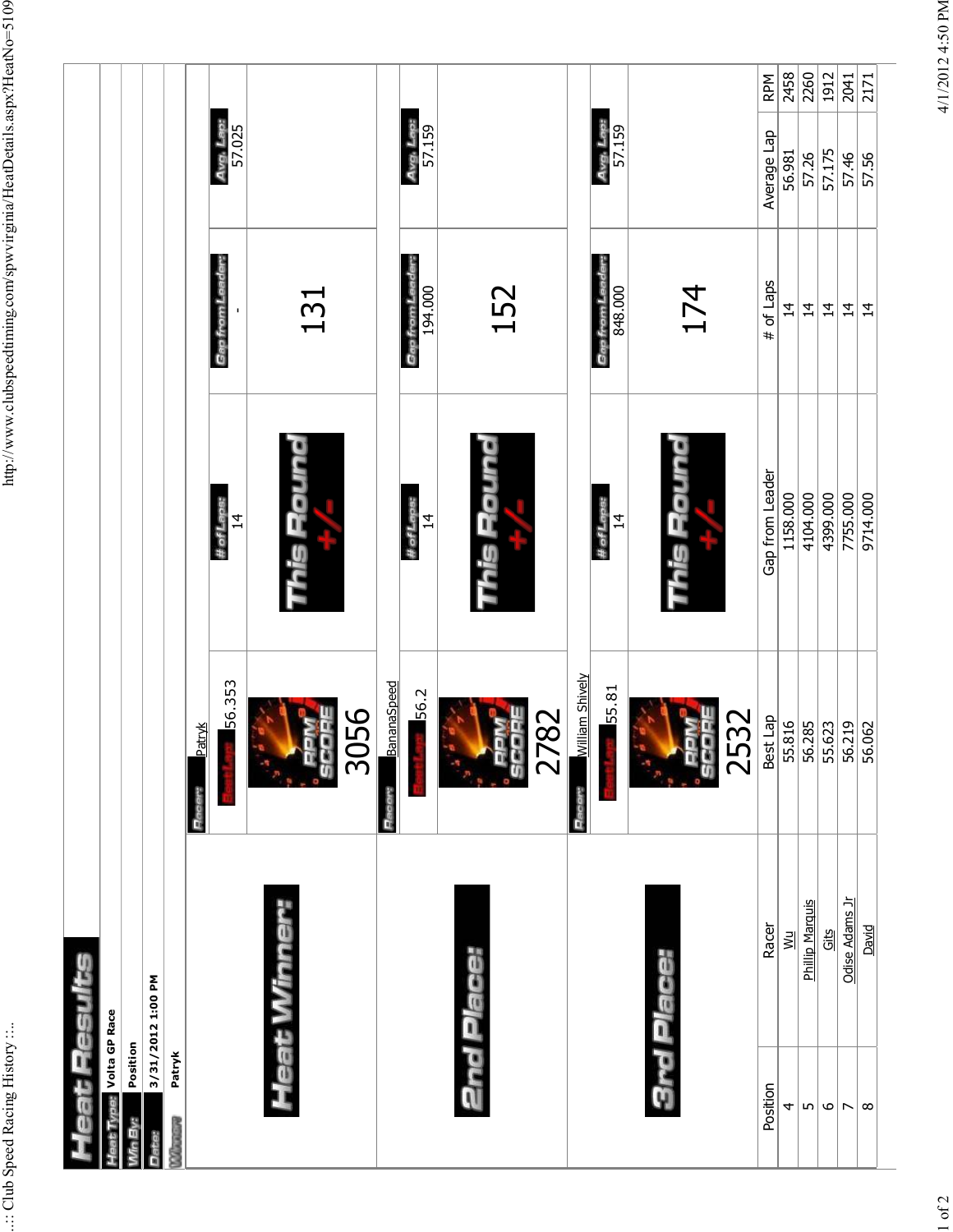.:: Club Speed Racing History ::..

| 2306      | 2256           | 2147           | 2242           | 1732           | 2185                | 2416           | Odise<br>Adams<br>Jr                                                                                                                                                                                                                                                                                                                                                                                                                                                 |
|-----------|----------------|----------------|----------------|----------------|---------------------|----------------|----------------------------------------------------------------------------------------------------------------------------------------------------------------------------------------------------------------------------------------------------------------------------------------------------------------------------------------------------------------------------------------------------------------------------------------------------------------------|
| 57.684    | 57.826         | 57.964         | 58.557         | 58.495         | 59.131              | 57.434         | $\begin{array}{l} 2.51 \\ 2.51 \\ 3.52 \\ 4.53 \\ 5.54 \\ 6.55 \\ 7.59 \\ 7.51 \\ 7.52 \\ 8.53 \\ 9.54 \\ 1.55 \\ 1.57 \\ 1.59 \\ 1.59 \\ 1.50 \\ 1.50 \\ 1.50 \\ 1.50 \\ 1.50 \\ 1.50 \\ 1.50 \\ 1.50 \\ 1.50 \\ 1.50 \\ 1.50 \\ 1.50 \\ 1.50 \\ 1.50 \\ 1.50 \\ 1.50 \\ 1.50 \\ 1.50 \\ 1.50 \\ 1.50 \\ 1.$<br>56.693<br>[5]<br>Phillip<br>Marquis<br>$\overline{C}$<br>$\vec{4}$<br>$\overline{a}$                                                                |
|           |                |                |                |                |                     |                | $\begin{array}{l} 68\\ 62\\ 83\\ \end{array} \begin{array}{l} 28\\ 8\\ 8\\ \end{array} \begin{array}{l} 28\\ 8\\ 8\\ \end{array} \begin{array}{l} 28\\ 8\\ 8\\ \end{array} \begin{array}{l} 28\\ 8\\ 8\\ \end{array} \begin{array}{l} 28\\ 8\\ 8\\ \end{array} \begin{array}{l} 28\\ 8\\ 8\\ \end{array} \begin{array}{l} 28\\ 8\\ 8\\ \end{array} \begin{array}{l} 28\\ 8\\ 8\\ \end{array} \begin{array}{l} 28\\ 8\\ 8\\ \end{$<br>Matthew<br>4                    |
| $\vec{4}$ | $\overline{4}$ | $\overline{4}$ | $\vec{a}$      | $\vec{4}$      | $\overline{4}$      | 4              |                                                                                                                                                                                                                                                                                                                                                                                                                                                                      |
|           |                |                |                |                |                     |                | $\begin{array}{l} \frac{1}{2} \frac{1}{2} \frac{1}{2} \frac{1}{2} \frac{1}{2} \frac{1}{2} \frac{1}{2} \frac{1}{2} \frac{1}{2} \frac{1}{2} \frac{1}{2} \frac{1}{2} \frac{1}{2} \frac{1}{2} \frac{1}{2} \frac{1}{2} \frac{1}{2} \frac{1}{2} \frac{1}{2} \frac{1}{2} \frac{1}{2} \frac{1}{2} \frac{1}{2} \frac{1}{2} \frac{1}{2} \frac{1}{2} \frac{1}{2} \frac{1}{2} \frac{1}{2} \frac{1}{2} \frac{$<br>$\vec{4}$<br>$\overline{a}$<br>$\overline{u}$<br>$\mathfrak{L}$ |
|           |                |                |                |                |                     |                |                                                                                                                                                                                                                                                                                                                                                                                                                                                                      |
| 10357.000 | 11335.000      | 12142.000      | 19030.000      | 19876.000      | 30254.000           | ក្ន            |                                                                                                                                                                                                                                                                                                                                                                                                                                                                      |
|           |                |                |                |                |                     |                | $\begin{array}{c} 60.36 \\[-4pt] 11 \\ 56.625 \\[-4pt] 56.351 \\ 56.351 \\[-4pt] 11 \\ 56.401 \\[-4pt] 11 \\[-4pt] 56.401 \\[-4pt] 11 \\[-4pt] 11 \\[-4pt] 11 \\[-4pt] 11 \\[-4pt] 11 \\[-4pt] 11 \\[-4pt] 11 \\[-4pt] 11 \\[-4pt] 12 \\[-4pt] 13 \\[-4pt] 14 \\[-4pt] 15 \\[-4pt] 16 \\[-4pt] 17 \\[-4pt] 18 \\[-4pt] 19 \\[-4pt] 1$<br><b>Drivefast</b>                                                                                                            |
|           |                |                |                |                |                     |                | <b>Second Second Conduct of the Conduct of the Conduct of the Conduct of the Conduct of the Conduct of the Conduct of the Conduct of the Conduct of the Conduct of the Conduct of the Conduct of the Conduct of the Conduct of </b><br>$\overline{a}$<br>$\overline{2}$                                                                                                                                                                                              |
| 56.547    | 56.291         | 56.932         | 57.578         | 57.189         | 56.301              | 56.351         | $\circ$<br>Ņ<br>$\sigma$<br>$\downarrow$<br>ص ۔<br>— ⊾∩<br>$\overline{\phantom{a}}$<br>$\infty$                                                                                                                                                                                                                                                                                                                                                                      |
|           |                |                |                |                |                     |                | <b>BananaSpeed</b><br>60.615 [4]<br>58.046 [2]<br>57.135 [2]<br>56.2 [2]<br>56.708 [2]<br>56.913 [<br>56.415 [<br>56.466 [<br>57.174<br>56.943<br>56.722<br>57.144<br>57.122<br>56.629<br>$\Omega$<br>$\overline{\mathbf{C}}$<br>≅<br>$\overline{4}$<br>ᡡ<br>$\infty$                                                                                                                                                                                                |
| Marcelo   | John Shim      | Marco          | Matthew        | $rac{1}{2}$    | Oliver <sub>1</sub> | Drivefast      | $\begin{array}{cccccccc} 1.75 & 0.175 & 0.000 & 0.000 & 0.000 & 0.000 & 0.000 & 0.000 & 0.000 & 0.000 & 0.000 & 0.000 & 0.000 & 0.000 & 0.000 & 0.000 & 0.000 & 0.000 & 0.000 & 0.000 & 0.000 & 0.000 & 0.000 & 0.000 & 0.000 & 0.000 & 0.000 & 0.000 & 0.000 & 0.000 & 0.$<br>Patryk                                                                                                                                                                                |
|           |                |                |                |                |                     |                | Oliver 1                                                                                                                                                                                                                                                                                                                                                                                                                                                             |
|           |                |                |                |                |                     |                | <b>Leap Things Liv Raison</b><br>61.085<br>1 1<br>56.708 3<br>56.708 3<br>56.709 3<br>56.709 5<br>57.424<br>57.424<br>57.633 8<br>57.642 1<br>57.642 1<br>57.642 1<br>57.642 1<br>57.642 1<br>57.642 1<br>57.653 1<br>57.642 1<br>57.653 1<br>57.642 1<br>57.653 1<br>8 56.701<br>8 56.701<br>8 56.701<br>8<br><b>David</b>                                                                                                                                          |
| თ         | $\Omega$       | $\Xi$          | $\overline{c}$ | $\mathfrak{u}$ | $\overline{4}$      | $\frac{15}{2}$ | $\begin{array}{c} 11 \ 56.084 \\ 12 \ 55.816 \\ 12 \ 55.837 \\ 13 \ 55.837 \\ 14 \end{array}$<br>$14\frac{57.763}{ }$<br>š                                                                                                                                                                                                                                                                                                                                           |

4/1/2012 4:50 PM 2 of 2 4/1/2012 4:50 PM

 $2$  of  $2$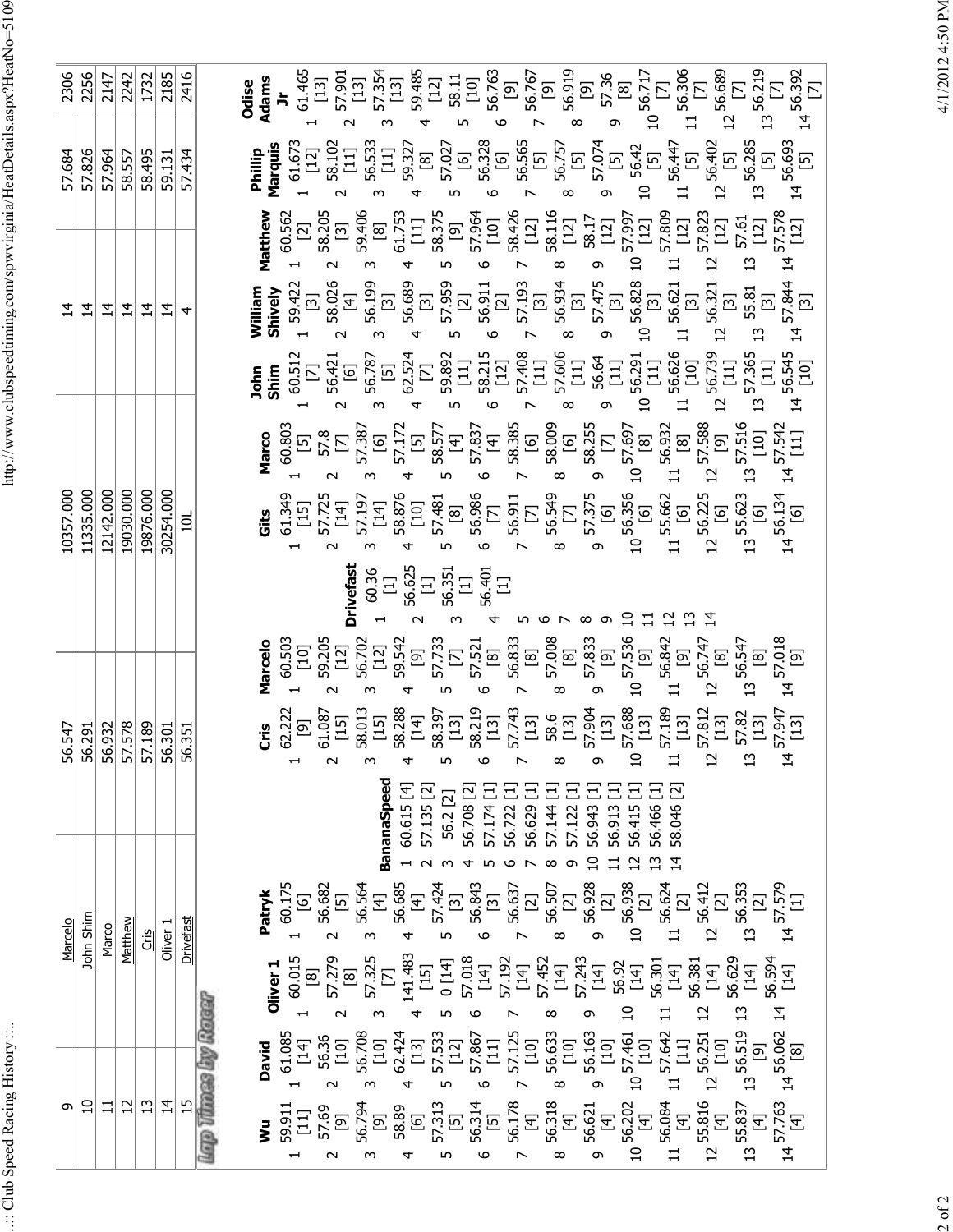| Heat Winner:<br>Racer<br>eat Results<br><b>2nd Place:</b><br><b>3rd Place:</b><br>3/31/2012 2:00 PM<br><b>the Vipe:</b> Volta GP Race<br>Alexander<br>Position<br>Position<br><b>CONTACT</b> | ÷,<br>Pacer:<br>Pace<br><b>Fact</b> | han's got talent<br><b>Stephen Rice</b><br>56.484<br>56.647<br>57.117<br>Alexander<br>132<br>.949<br>1460<br>Best Lap<br>ū | This Round<br>This Round<br>This Round<br>Gap from Leader<br># of Laps:<br># of Laps:<br># of Laps:<br>14<br>$\overline{4}$<br>$\overline{4}$ | Gap from Leader:<br>Gap from Leader:<br>Gap from Leader:<br>17508.000<br># of Laps<br>7320.000<br>104<br>103<br>131 | Avg. Lap:<br>Avg. Lap:<br>Avg. Lap:<br>57.557<br>57.14<br>Average Lap<br>58.2 | <b>RPM</b>       |
|----------------------------------------------------------------------------------------------------------------------------------------------------------------------------------------------|-------------------------------------|----------------------------------------------------------------------------------------------------------------------------|-----------------------------------------------------------------------------------------------------------------------------------------------|---------------------------------------------------------------------------------------------------------------------|-------------------------------------------------------------------------------|------------------|
|                                                                                                                                                                                              |                                     |                                                                                                                            |                                                                                                                                               |                                                                                                                     |                                                                               | 1528             |
|                                                                                                                                                                                              |                                     |                                                                                                                            |                                                                                                                                               |                                                                                                                     |                                                                               | 1734             |
| <b>Brent Talley</b><br>Ary<br>4<br>LO                                                                                                                                                        |                                     | 57.476<br>57.134                                                                                                           | 22545.000<br>22812.000                                                                                                                        | $\overline{4}$<br>$\overline{4}$                                                                                    |                                                                               | 58.675<br>58.507 |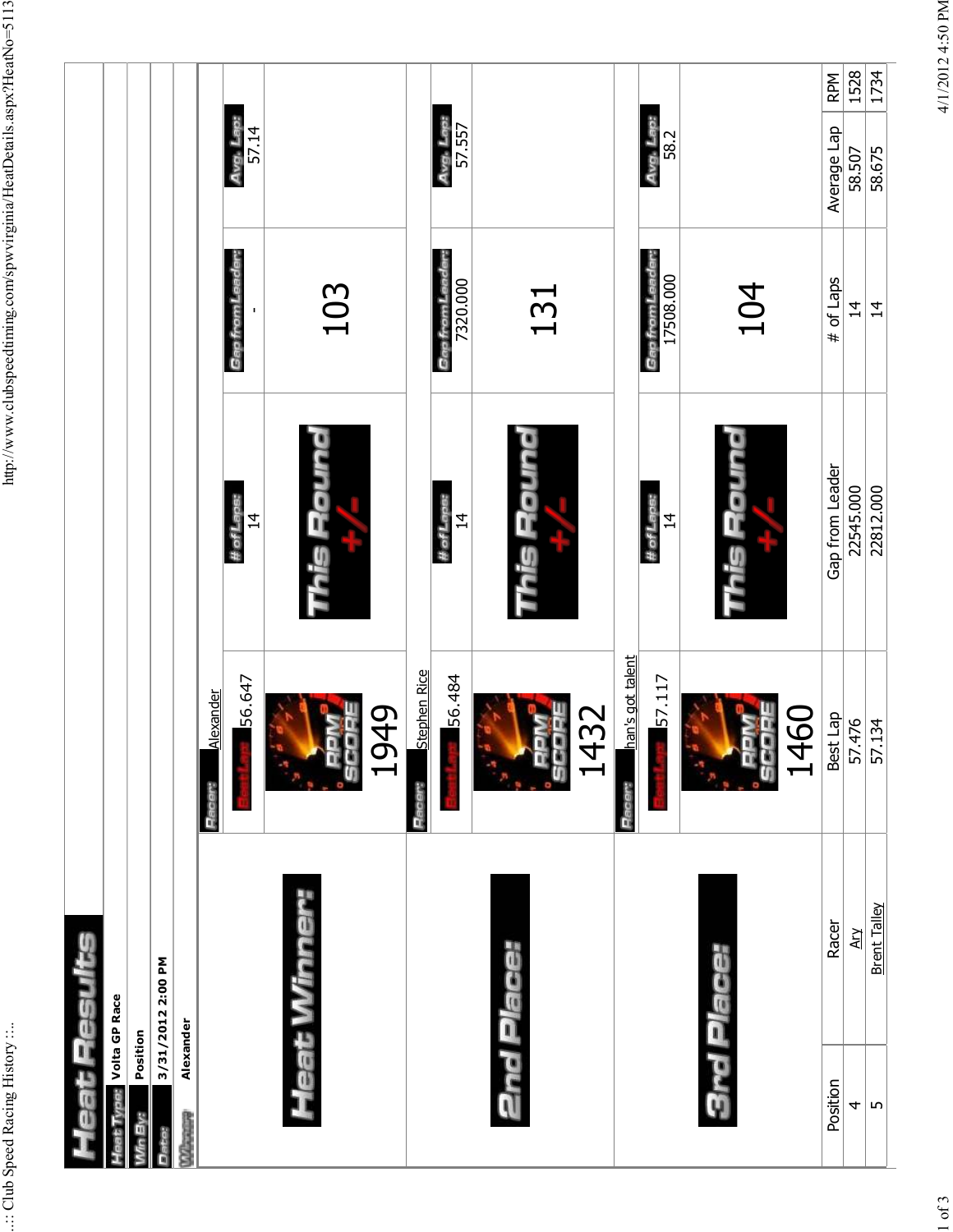.:: Club Speed Racing History ::..

∽ ا ه

Chris Widmann 57.457 23409.000 14 58.527 1357

57.457 57.53

Chris Widmann Navin

23409.000

 $1753$ 1357

58.527<br>58.813

 $\left| \vec{r} \right|$  $\overline{14}$ 

| 1753         | 1263      | 1142           | 2317                                 | 1095       | 928            | 1097           | 975           |  | $\begin{array}{lllllllllllllllllll} \textbf{F} & \textbf{g} & \textbf{g} & \textbf{g} & \textbf{g} & \textbf{g} \\ \textbf{g} & \textbf{g} & \textbf{g} & \textbf{g} & \textbf{g} & \textbf{g} & \textbf{g} \\ \textbf{g} & \textbf{g} & \textbf{g} & \textbf{g} & \textbf{g} & \textbf{g} & \textbf{g} \\ \textbf{g} & \textbf{g} & \textbf{g} & \textbf{g} & \textbf{g} & \textbf{g} & \textbf{g} \\ \textbf{g} & \textbf{g} & \$                                                                         |                                                                                                                                                                                                                                                                                                                                                                                                                                  |   |   |   |   |   | $\overline{a}$ |       | $\mathbf{1}$ | $\overline{c}$  |              |                          |  |  |  |  |  |  |  |  |  |  |  |
|--------------|-----------|----------------|--------------------------------------|------------|----------------|----------------|---------------|--|-------------------------------------------------------------------------------------------------------------------------------------------------------------------------------------------------------------------------------------------------------------------------------------------------------------------------------------------------------------------------------------------------------------------------------------------------------------------------------------------------------------|----------------------------------------------------------------------------------------------------------------------------------------------------------------------------------------------------------------------------------------------------------------------------------------------------------------------------------------------------------------------------------------------------------------------------------|---|---|---|---|---|----------------|-------|--------------|-----------------|--------------|--------------------------|--|--|--|--|--|--|--|--|--|--|--|
| 58.813       | 58.729    | 58.909         | 58.816                               | 59.237     | 59.509         | 60.289         | 60.885        |  | <b>Sheet</b><br><b>Rice</b><br><b>Rice</b><br><b>Rice</b><br><b>Rice</b><br><b>Rice</b><br><b>Rice</b><br><b>Rice</b><br><b>Rice</b><br><b>Rice</b><br><b>Rice</b><br><b>Rice</b><br><b>Rice</b><br><b>Right</b><br><b>Right</b><br><b>Right</b><br><b>Right</b><br><b>Right</b><br><b>Right</b><br><b>Right</b><br><b>Right</b><br><b>Right</b><br><b>Right</b><br><b>Right</b><br><b>Right</b><br><b>Right</b><br>                                                                                        |                                                                                                                                                                                                                                                                                                                                                                                                                                  |   |   |   |   |   |                |       |              |                 |              |                          |  |  |  |  |  |  |  |  |  |  |  |
|              |           |                |                                      |            |                |                |               |  | $\begin{array}{cccccccccccccc} \text{In} & \text{In} & \text{In} & \text{In} & \text{In} & \text{In} \\ \text{In} & \text{In} & \text{In} & \text{In} & \text{In} & \text{In} \\ \text{In} & \text{In} & \text{In} & \text{In} & \text{In} & \text{In} \\ \text{In} & \text{In} & \text{In} & \text{In} & \text{In} & \text{In} \\ \text{In} & \text{In} & \text{In} & \text{In} & \text{In} & \text{In} \\ \text{In} & \text{In} & \text{In} & \text{In} & \text{In} &$                                    |                                                                                                                                                                                                                                                                                                                                                                                                                                  |   |   |   |   |   |                |       |              |                 |              |                          |  |  |  |  |  |  |  |  |  |  |  |
| 14           | $\vec{4}$ | $\overline{4}$ | $\overline{4}$                       | $\vec{4}$  | $\vec{4}$      | $\overline{4}$ | $\mathbf{14}$ |  | <b>Set 1</b><br><b>Example 2</b><br><b>Example 3</b><br><b>Example 3</b><br><b>Example 3</b><br><b>Example 3</b><br><b>Example 3</b><br><b>Example 3</b><br><b>Example 3</b><br><b>Example 3</b><br><b>Example 3</b><br><b>Example 3</b><br><b>Example 3</b><br><b>Example 3</b><br><b>Example 3</b><br><b>Example 3</b><br><b>Example 3</b><br><b>Exa</b>                                                                                                                                                  |                                                                                                                                                                                                                                                                                                                                                                                                                                  |   |   |   |   |   |                |       |              |                 |              |                          |  |  |  |  |  |  |  |  |  |  |  |
|              |           |                |                                      |            |                |                |               |  | <b>Secossin</b><br>63.73<br>63.73<br>63.60<br>63.73<br>63.73<br>63.73<br>63.73<br>63.73<br>63.73<br>63.73<br>63.73<br>63.73<br>63.73<br>63.73<br>63.73<br>63.60<br>64.60<br>64.60<br>64.60<br>64.60<br>64.60<br>64.60<br>64.60<br>64.0<br>64.0<br>64.0<br>64.0<br>64.0<br>64.0<br>64.0<br>64.0<br>                                                                                                                                                                                                          |                                                                                                                                                                                                                                                                                                                                                                                                                                  |   |   |   |   |   |                |       |              |                 |              |                          |  |  |  |  |  |  |  |  |  |  |  |
| 25759.000    | 26604.000 | 27774.000      | 28113.000                            | 34432.000  | 38375.000      | 44794.000      | 56679.000     |  |                                                                                                                                                                                                                                                                                                                                                                                                                                                                                                             |                                                                                                                                                                                                                                                                                                                                                                                                                                  |   |   |   |   |   |                | $\Xi$ | $\Box$       |                 |              |                          |  |  |  |  |  |  |  |  |  |  |  |
|              |           |                |                                      |            |                |                |               |  | $\begin{array}{cccccccccccc} \text{1}_{\text{max}} & \text{1}_{\text{max}} & \text{1}_{\text{max}} & \text{1}_{\text{max}} & \text{1}_{\text{max}} & \text{1}_{\text{max}} & \text{1}_{\text{max}} & \text{1}_{\text{max}} & \text{1}_{\text{max}} & \text{1}_{\text{max}} & \text{1}_{\text{max}} & \text{1}_{\text{max}} & \text{1}_{\text{max}} & \text{1}_{\text{max}} & \text{1}_{\text{max}} & \text{1}_{\text{max}} & \text{1}_{\text{max}} & \text{1}_{\text{max}} & \text{1}_{\text{max}} & \text$ |                                                                                                                                                                                                                                                                                                                                                                                                                                  |   |   |   |   |   |                |       |              |                 |              |                          |  |  |  |  |  |  |  |  |  |  |  |
|              |           |                |                                      |            |                |                |               |  |                                                                                                                                                                                                                                                                                                                                                                                                                                                                                                             |                                                                                                                                                                                                                                                                                                                                                                                                                                  |   |   |   |   |   |                |       |              |                 |              |                          |  |  |  |  |  |  |  |  |  |  |  |
| <u>57.53</u> |           |                | 57.536<br>57.647<br>57.923<br>57.923 |            | 57.955         | 59.097         | 59.336        |  |                                                                                                                                                                                                                                                                                                                                                                                                                                                                                                             |                                                                                                                                                                                                                                                                                                                                                                                                                                  | ო | ഥ | م |   |   |                |       |              |                 |              |                          |  |  |  |  |  |  |  |  |  |  |  |
|              |           |                |                                      |            |                |                |               |  | <b>Alexander</b><br>1 61.276<br>1 57.301<br>2 56.932<br>2 56.932<br>56.667<br>56.667<br>56.668<br>56.685<br>56.685<br>56.685<br>56.934<br>56.685<br>56.934<br>56.932<br>56.893<br>56.893<br>56.893<br>56.932<br>56.932<br>56.932<br>56.932<br>56.932<br>56.932<br>56.932<br>56.932<br>5                                                                                                                                                                                                                     |                                                                                                                                                                                                                                                                                                                                                                                                                                  |   |   |   |   |   |                |       |              |                 |              |                          |  |  |  |  |  |  |  |  |  |  |  |
|              |           |                |                                      |            |                |                |               |  |                                                                                                                                                                                                                                                                                                                                                                                                                                                                                                             |                                                                                                                                                                                                                                                                                                                                                                                                                                  |   |   |   |   |   |                |       |              |                 |              |                          |  |  |  |  |  |  |  |  |  |  |  |
| <u>Navin</u> | Rio       | John Labay     | ΣÑ                                   | Chris Haug | $\mathbb{E}$   | Necrossin      | <u>Alex</u>   |  | $\begin{array}{l} \bullet \bullet \\ \bullet \end{array} \begin{array}{l} 9,75 \\ 1,75 \\ 2,85 \\ 3,15 \\ 4,15 \\ 5,15 \\ 6,15 \\ 6,15 \\ 6,15 \\ 6,15 \\ 6,15 \\ 6,15 \\ 6,15 \\ 6,15 \\ 6,15 \\ 6,15 \\ 6,15 \\ 6,15 \\ 6,15 \\ 6,15 \\ 6,15 \\ 6,15 \\ 6,15 \\ 6,15 \\ 6,15 \\ 6,15 \\ 6,15 \\ 6,15 \\ 6,15 \\ 6,15 \\ 6,15 \\ 6,15 \\ 6$<br>$\sim$                                                                                                                                                      | ო                                                                                                                                                                                                                                                                                                                                                                                                                                |   |   | ७ | ∞ |   |                |       |              |                 |              |                          |  |  |  |  |  |  |  |  |  |  |  |
|              |           |                |                                      |            |                |                |               |  |                                                                                                                                                                                                                                                                                                                                                                                                                                                                                                             | $\begin{array}{cccccccccccc} \text{N} & \text{N} & \text{N} & \text{N} & \text{N} & \text{N} & \text{N} & \text{N} & \text{N} & \text{N} & \text{N} & \text{N} & \text{N} & \text{N} & \text{N} & \text{N} & \text{N} & \text{N} & \text{N} & \text{N} & \text{N} & \text{N} & \text{N} & \text{N} & \text{N} & \text{N} & \text{N} & \text{N} & \text{N} & \text{N} & \text{N} & \text{N} & \text{N} & \text{N} & \text{N} & \$ |   |   |   |   |   |                |       |              |                 |              | 58.443<br>[7]<br>า<br>13 |  |  |  |  |  |  |  |  |  |  |  |
|              | ∞         | $\sigma$       | $\Xi$                                | 급          | $\overline{c}$ | $\mathfrak{u}$ | $\vec{a}$     |  | $\sim$                                                                                                                                                                                                                                                                                                                                                                                                                                                                                                      | ო                                                                                                                                                                                                                                                                                                                                                                                                                                | 4 | ৩ |   | ∞ | ᡡ | $\frac{1}{1}$  |       |              | $\overline{12}$ | $\mathbf{1}$ |                          |  |  |  |  |  |  |  |  |  |  |  |